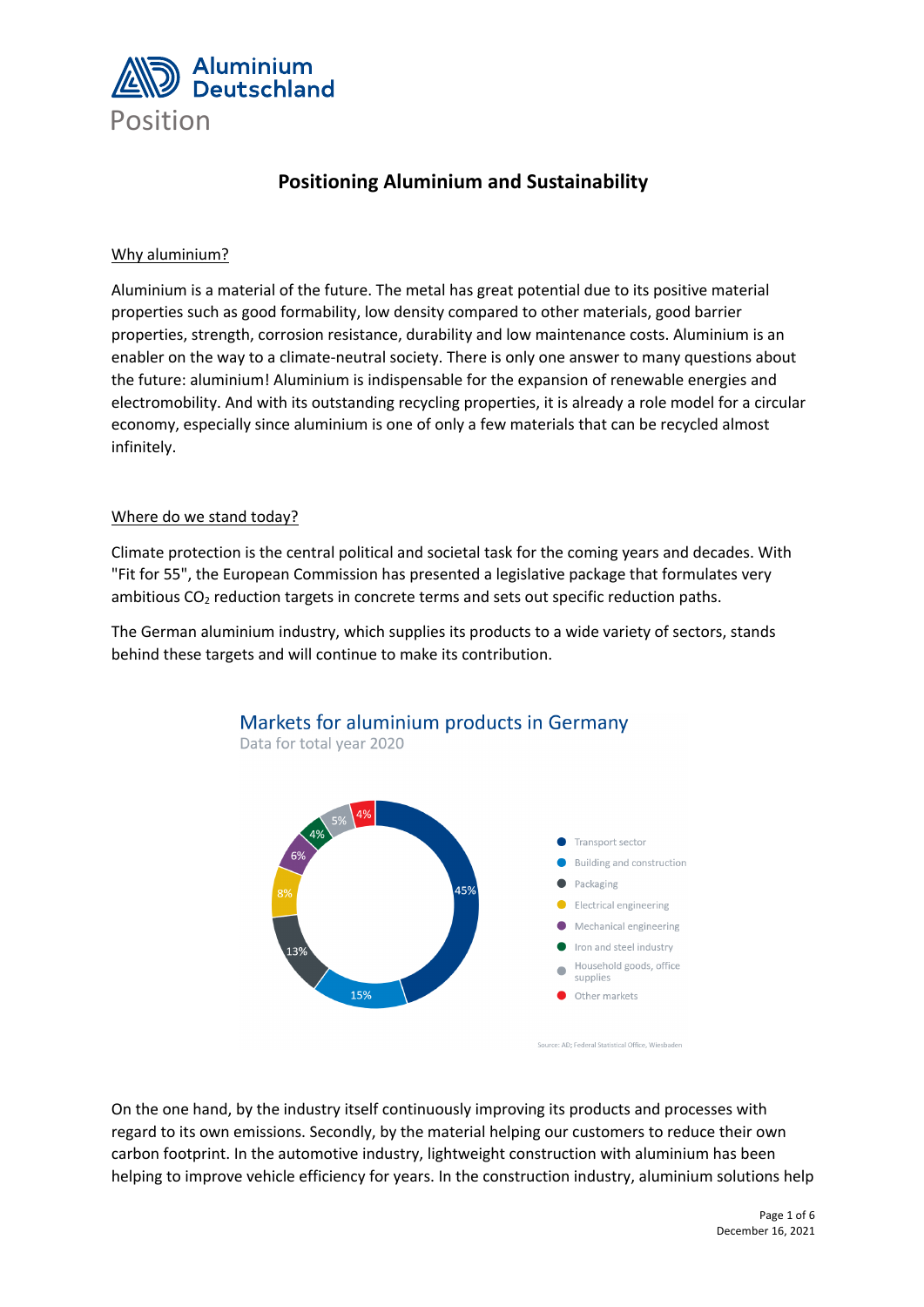

to significantly reduce the energy consumption of buildings. As a packaging material, as a material in electrical and mechanical engineering, in aviation and in many other applications, the material is a convincing key to greater efficiency.

Aluminium has convincing basic properties that help reduce  $CO<sub>2</sub>$  emissions along the entire value chain and in the product life cycle: 75 percent of the aluminium ever produced is still in use, and recycling saves 95 percent of the energy compared with the production of primary aluminium. Competing materials such as steel or plastics cannot keep up here.



Aluminium is already recycled highly efficiently today. Lightweight solutions will make means of transport significantly more fuel-efficient. The energy requirements of buildings are significantly reduced by "smart" solutions. Packaging systems are often recycled in almost infinite cycles. Aluminium packaging also offers potential savings in the transport of packaged goods compared with heavier packaging systems.

However, it has to be taken into account that with today's manufacturing methods and power supply, primary aluminium produced in Europe has a carbon footprint of 6.7 kg  $CO<sub>2</sub>e/kg$  Al. This puts the German and European aluminium industry in a good position in a global comparison, because the  $CO<sub>2</sub>$  footprint of aluminium from other regions of the world is in some cases significantly higher.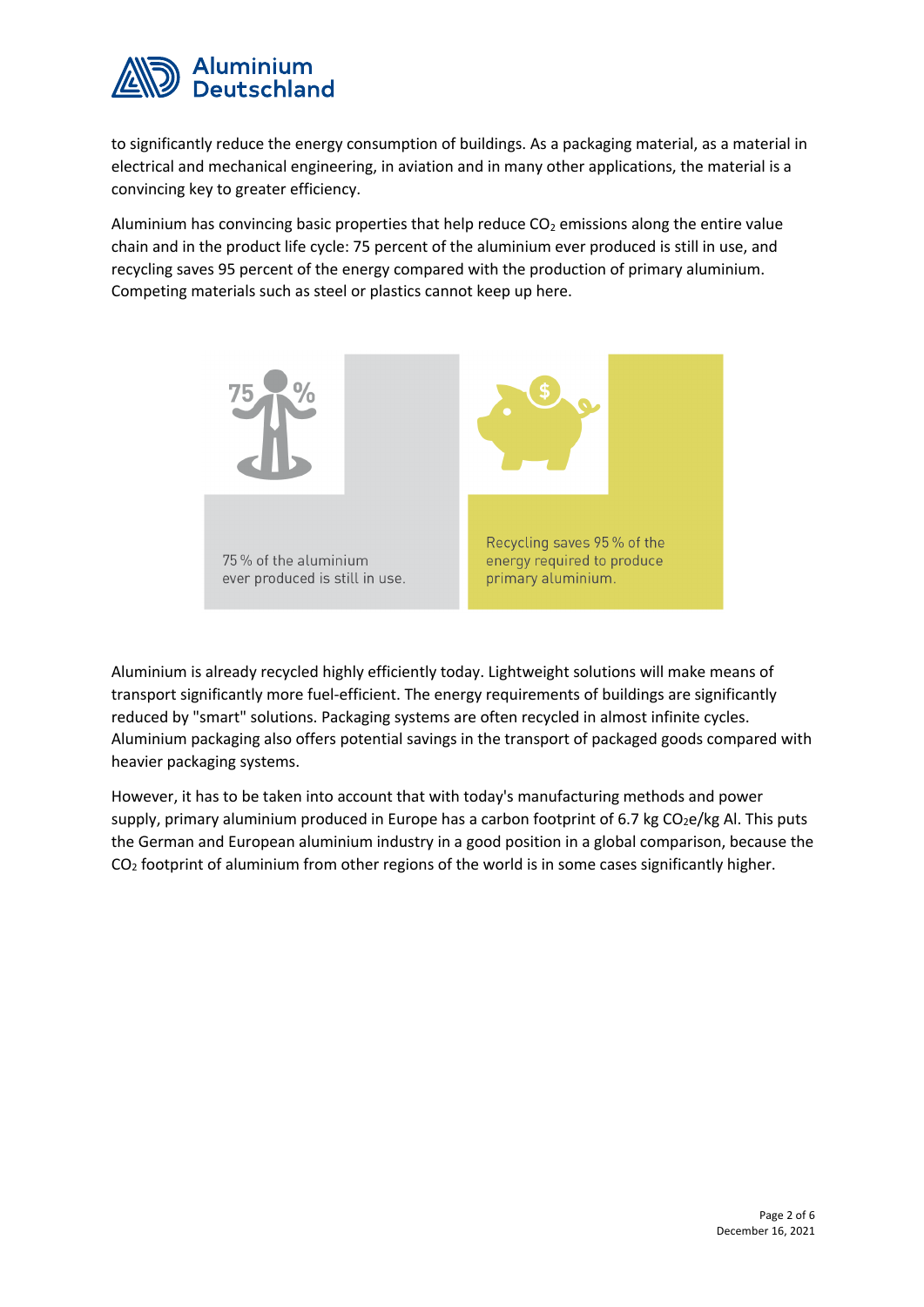

# Carbon Footprint (kg CO<sub>2</sub> e / kg Al)

Regional context influences carbon footprint



A quick-win reduction strategy at present is to purchase primary metal from regions that offer significantly lower values due to their energy mix and/or other production processes. Another way out of the misery is to increase the recycled metal content (RMC). But there are limits to both approaches. For a holistic solution, the aluminium industry, its customers, and political regulators have to develop new approaches.



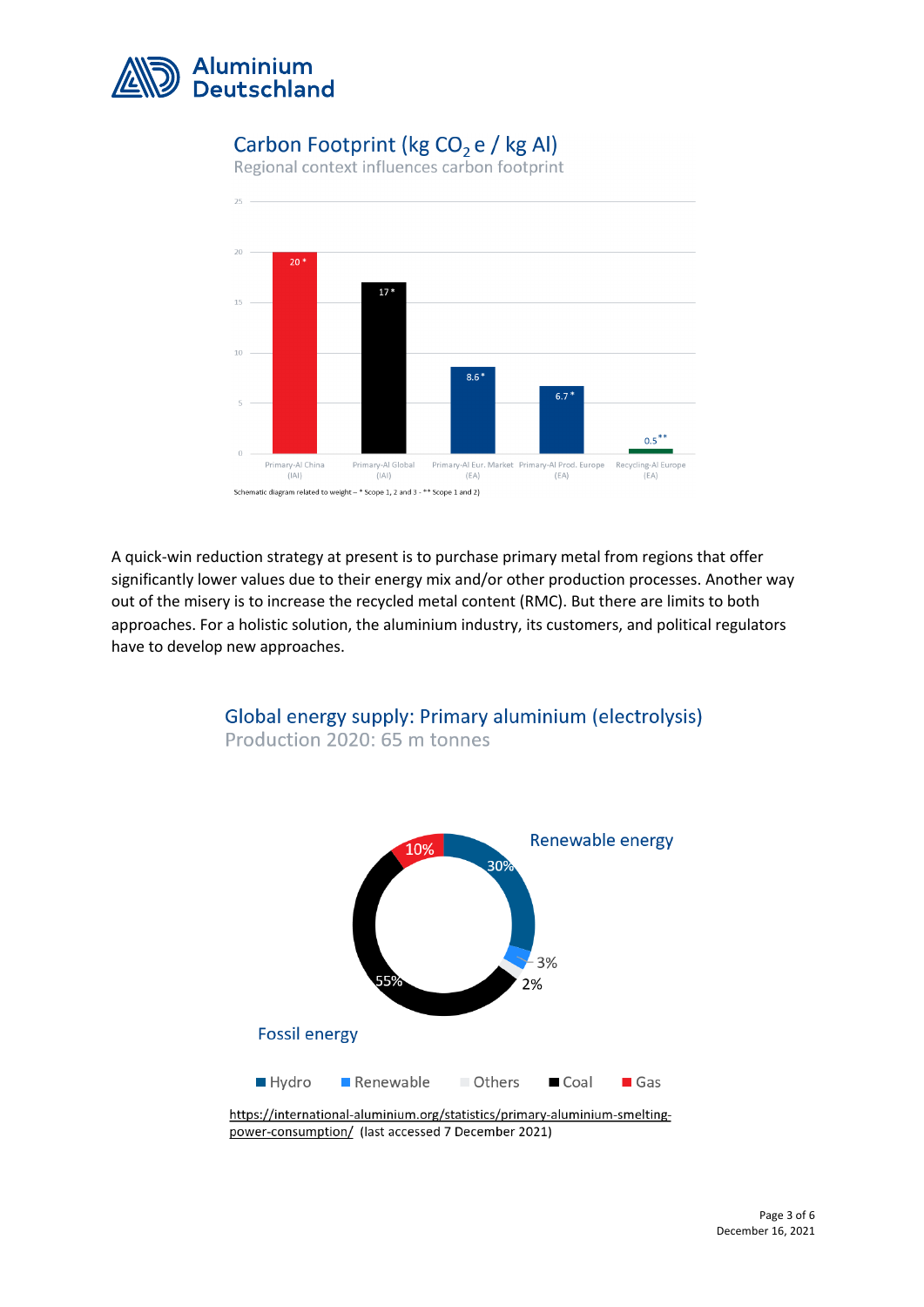

The fact is that the available quantities of recycled aluminium are far from sufficient. Around onethird of total demand can currently be met by recycled aluminium. On the one hand, this is due to the limited availability of scrap, as numerous products made of aluminium have a long life and are bound up in various applications such as cars, aircrafts, wind turbines or buildings for several decades. In addition, the expansion of the circular economy with higher collection rates and optimizations in sorting and processing is relevant to increase the use of recycled aluminium in products. This is because even the scrap itself cannot be used in all applications. The various aluminium alloys are tailor-made for their respective applications. For example, an alloy used for structural parts in automobiles has different material properties than, say, an alloy used for a window frame. In addition, the scrap must be as free as possible from foreign materials in order to be used in high-quality applications.

#### Global aluminium supply in 2019 **Post-Consumer Scrap** 20 m t  $RMC*$ about 21  $\%$ (Post) or 36 6 (Total) **Recycling Al** 34 m t **Final products Aluminium Semis** 81 m t 95 m t **Primary Al** 64 m t Scrap availability largely limits the use of scrap in products \*Basis of caluculation: Semis

Scrap Availability (Recycled Metal Content - RMC)

(Mass balance differences due to reported data and stocks https://alucycle.world-aluminium.org/public-access/ - last accessed 6 December 2021)

Currently, aluminium can be recycled and is recycled. For example, in a closed product or material loop (beverage can to beverage can, cable wires to packaging, windows to windows/to other high value applications) or in a closed loop with process scrap (e. g. automotive sheet). The aluminium industry is striving to further increase the recycled content in manufactured products. These cycles require grade purity with corresponding optimization in collection and sorting. Metal scrap that is not sorted by type becomes cast products and is used primarily for combustion components in the automotive industry.

At present, it is not foreseeable into which (new) applications these currently recycled cast alloys can be put when the combustion engine has had its day. And this raises the question of how these quantities can also be preserved in the sense of a circular economy. The aluminium industry will rise to this challenge and ensure that these products are also recycled into new, valuable aluminium applications.

Therefore, the levers for decarbonization must be applied equally to primary production, collection, sorting, recycling and the manufacturing process across all parts of the supply chain.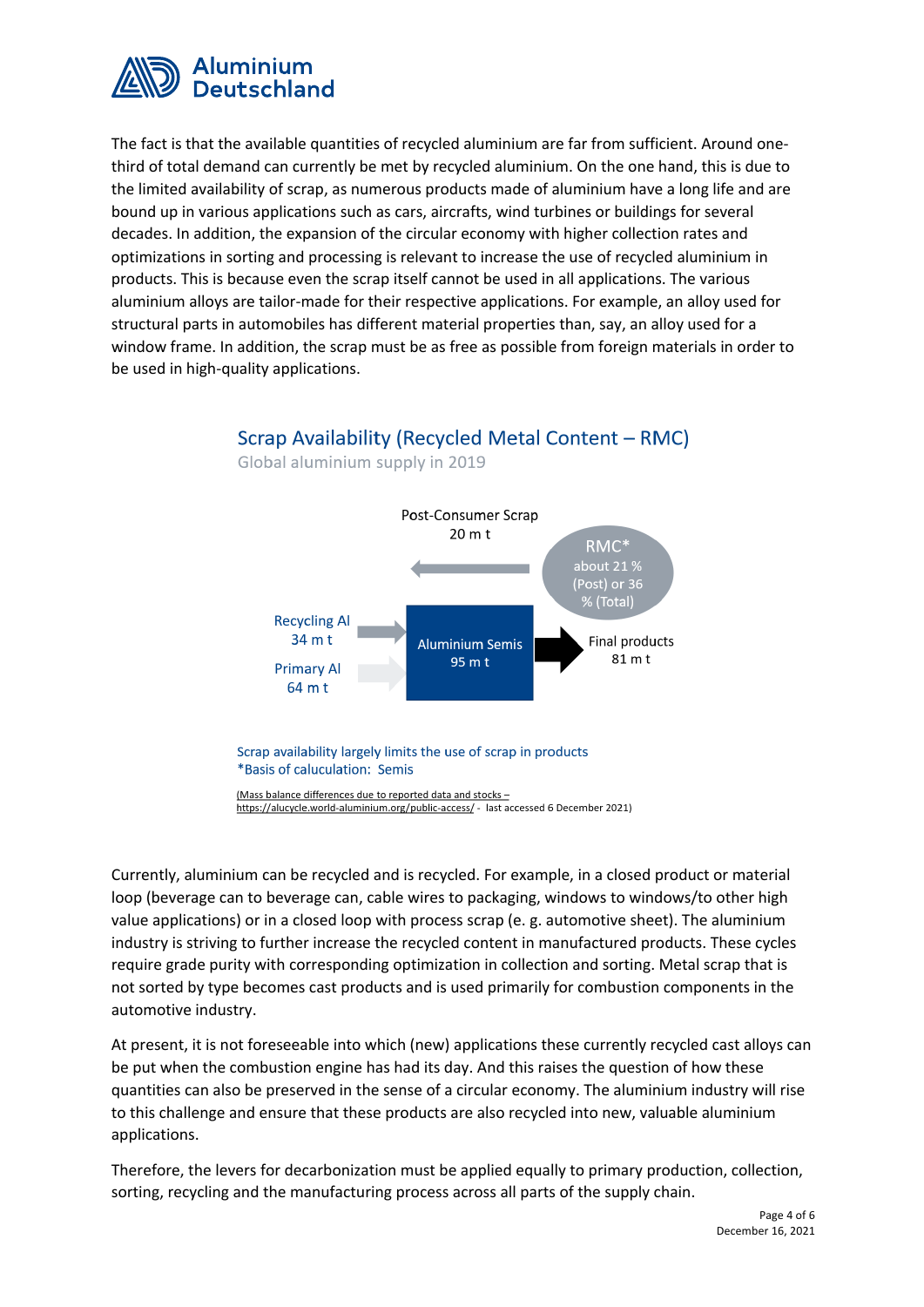

### What does the aluminium industry need to do to remain competitive?

To drive decarbonization in the aluminium industry, reduce the carbon footprint of processes and products, and remain competitive as an industry against competing materials, the following actions by the aluminium industry are necessary:

- Further development of innovative technologies in primary aluminium production (e. g. virtual battery, inert anode).
- Consistent design for recycling together with customers (avoid complex composites, easy dismantling, ...)
- Reduction of alloy variety with simultaneous adaptation of tolerances for the use of certain alloys
- Development of additional applications for non-pure recycled aluminium
- Further improvement of sorting technologies
- Closing material and other product cycles using post-consumer materials
- Establish transparency of material flows, ensure uniform data on carbon footprint to avoid inconsistencies

#### Road Map 2050

Optimization potential



#### What does intelligent political support need to look like?

In order to make sure that the German aluminium industry can achieve the planned legal requirements and its described goals and survive in international competition, consistent political flanking is needed. This includes measures such as:

- Massive expansion of low-carbon energy production with secure, demand-based electricity and gas supplies at an internationally competitive price. A harmonized European industrial electricity price is suitable here.
- Goal: Avoid carbon leakage
- Exempting the recycling industry from  $CO<sub>2</sub>$  taxes
- Promoting products that have a high recycling rate and a high recycled content
	- Promoting R&D programs to reduce the carbon footprint in the aluminium industry, such as:
		- o Development of new technologies for the production of primary aluminium
		- o Further development of new smelting technologies to increase the recycled content
		- o Optimizing sorting technologies for alloy-based recycling